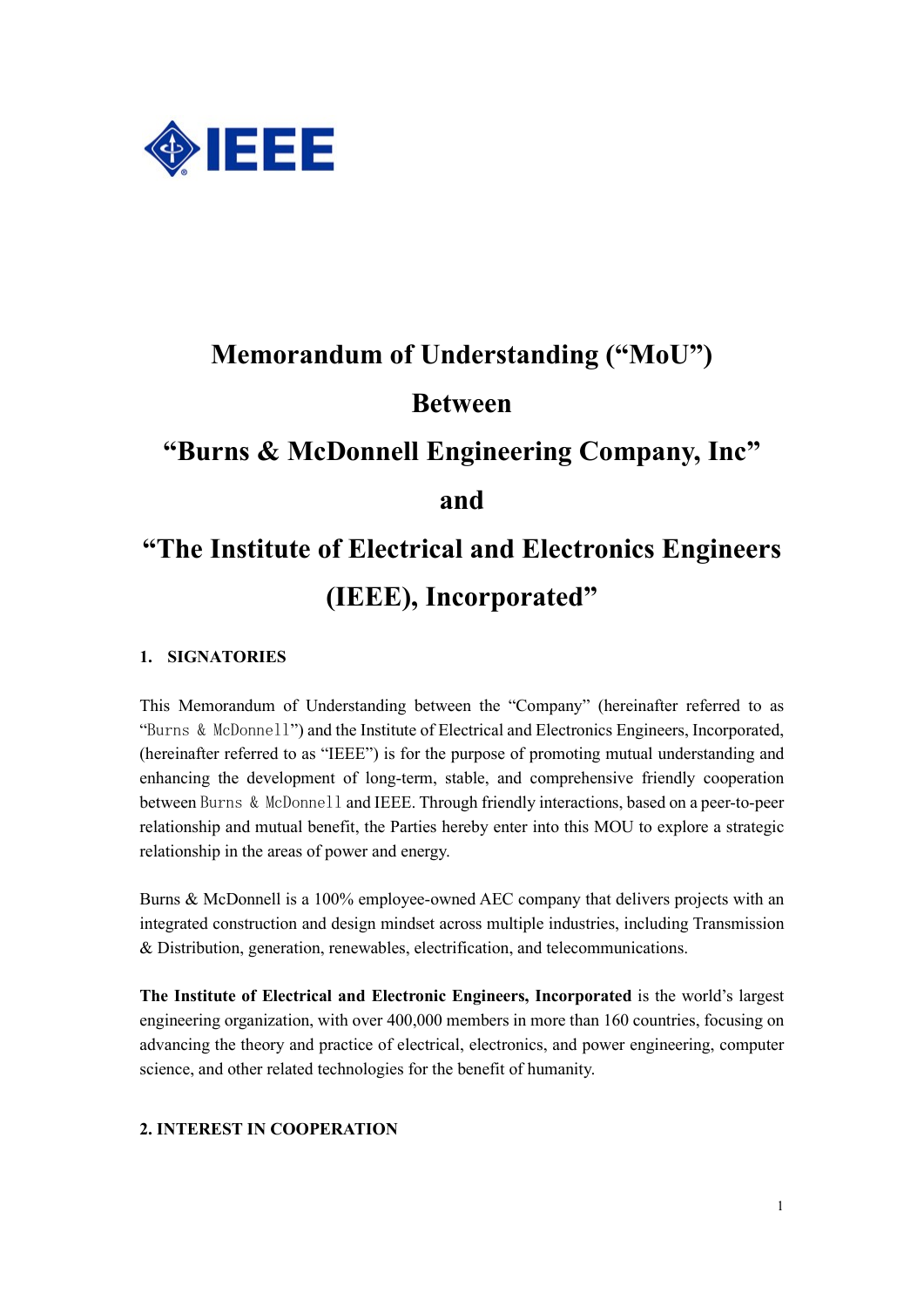Burns & McDonnell and IEEE have common objectives in international activities in the areas of power and energy, especially Renewable Energy and other relevant aspects. Both parties would benefit from the cooperation to achieve the goals of improving, guiding, innovating, and promoting the development of technology in the areas of power and energy. Burns & McDonnell and IEEE recognize the importance of establishing and strengthening their relationship and both Parties wish to foster closer cooperation resulting in the development of a long-term, stable, and comprehensive collegial peer-to-peer relationship for their mutual benefit.

#### **3. COLLABORATIVE ACTIVITIES**

- 1) IEEE and Burns & McDonnell may, from time to time as they may agree, exchange without cost, non-proprietary information directly relevant to this initiative.
- 2) Burns & McDonnell and IEEE will each appoint a liaison representative. These two representatives will take charge of all interactions between the two Parties. As of the signing date of this MOU, the appointment of the two liaison representatives is as follows:

IEEE – Babu Chalamala Burns & McDonnell – Amanda Olson

Both Parties will explore exchange visits of high-level executives from their respective organizations at suitable times in the US or other locations as mutually agreed by them. The purpose of such exchanges is to improve communication between both Parties, review existing cooperative activities and explore new cooperative projects.

The head office of IEEE is located at

*445 Hoes Lane Piscataway, NJ 08854, US*

The head office of Burns & McDonnell is located at *9400 Ward Parkway, Kansas City MO 64114, US*

- 3) Both Parties will exchange a joint activity report via liaison representatives on a yearly basis.
- 4) Burns & McDonnell will encourage its **100 employees** to join IEEE and the IEEE Power & Energy Society (PES) as professional individual members.
	- a) Burns & McDonnell will inspire its **100 employees** to become annual members of IEEE and PES and encourage others to join as well. The list of names for membership in Burns & McDonnell will be provided to the IEEE.
	- b) The Full Members will receive the full benefits of a higher-grade (electronic) IEEE and higher-grade IEEE PES membership including access to the IEEE PES Resource Center, IEEE Power & Energy Magazine, IEEE Electrification Magazine, and much more. As part of the closer collaboration, IEEE PES can assist and train Burns & McDonnell PES members on Technical Committee participation and processes.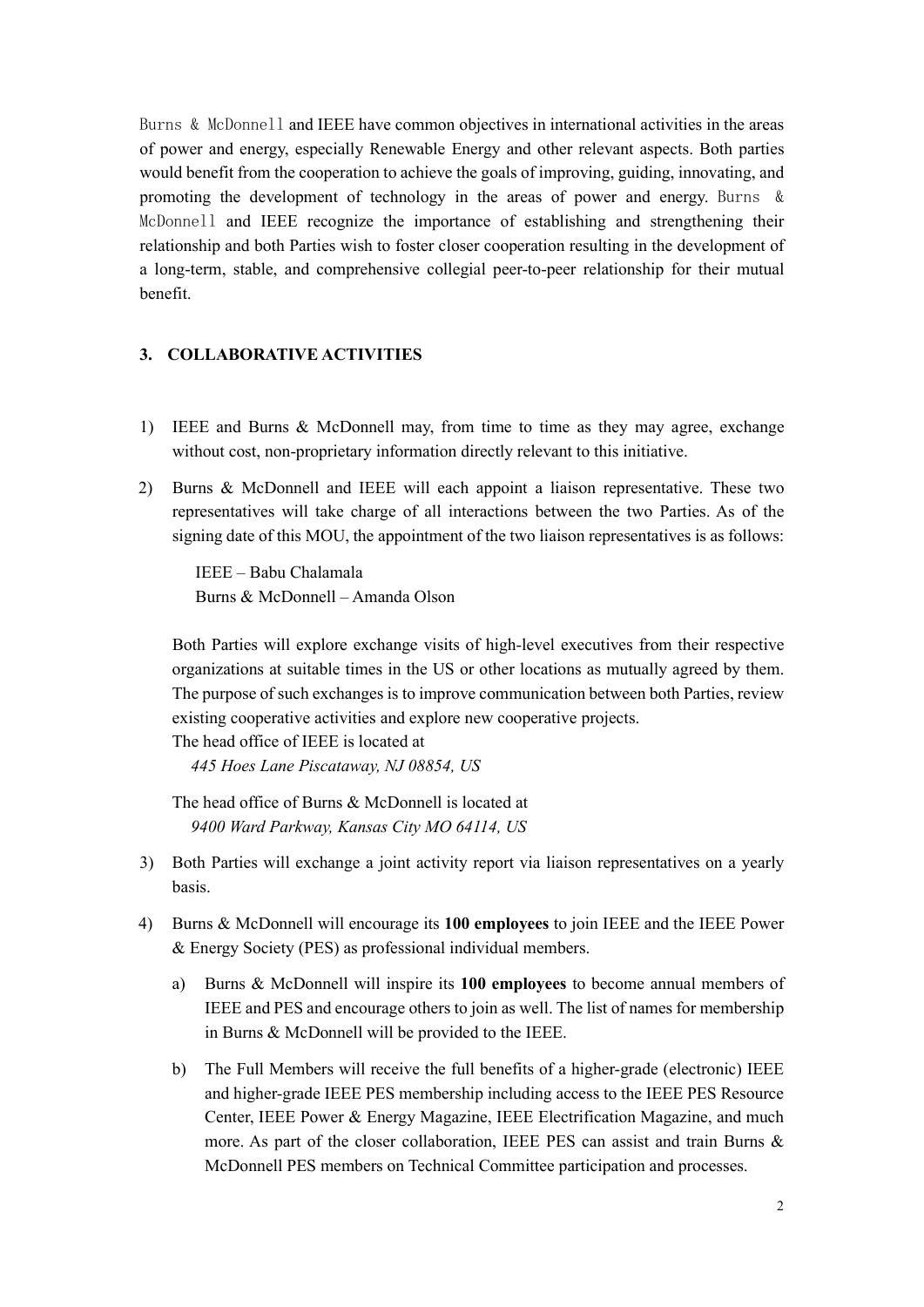5) Both parties may cooperate to hold international conferences, workshops, seminars and Executive Luncheons on power and energy fields of interest.

Burns & McDonnell event participation can include hosting and joint sponsorship of an event, assisting in technical program design, panel session participation, paper submission as well as paper reviews, and executive session participation. Burns & McDonnell IEEE PES Members will enjoy IEEE conference and event registration membership discounts as specified by the conferences and events.

- 6) Resource sharing
	- a) IEEE will introduce and elaborate the value of its IEEE Electronic Library (IEL), and assist Burns & McDonnell in purchase and use of the product.
	- b) Burns & McDonnell IEEE PES members would be encouraged to contribute articles, participate in the editorial, and review processes for IEEE PES transactions, magazines, newsletter, and other opportunities.
	- c) Burns & McDonnell IEEE PES members could use the data in IEEE PES Resource Center. The IEEE PES Resource Center contains a wealth of practical information that would help Burns & McDonnell engineers and their technologist to perform their duties. It can also display the Burns & McDonnell best practices to the world.
- 7) Education

IEEE shall actively introduce the service and membership benefits to Burns & McDonnell employees.

IEEE PES offers custom training for companies, which could be one or two days in topics of interest as identified by Burns & McDonnell. Burns & McDonnell can also offer experts to provide instruction for the IEEE PES global community.

Based on mutual communication, both Parties can identify other areas of common interest for future collaboration, which may include initiatives related to Smart Grid, Smart Cities, Internet of Things, Transportation Electrification, Cyber Security, Big Data, and Green ICT, as well as others.

8) Awards

IEEE and PES have many opportunities to recognize outstanding contributions to the industry as well as humanity in general. Burns & McDonnell PES Members would have the opportunity to nominate its PES Members for these globally recognized awards.

9) Humanitarian

IEEE's mission is to advance technology for the benefit of humanity. In that spirit, there are opportunities for Burns & McDonnell and its members to support and participate in IEEE humanitarian projects, such as the IEEE Smart Village program.

#### **4. PERIOD OF VALIDITY**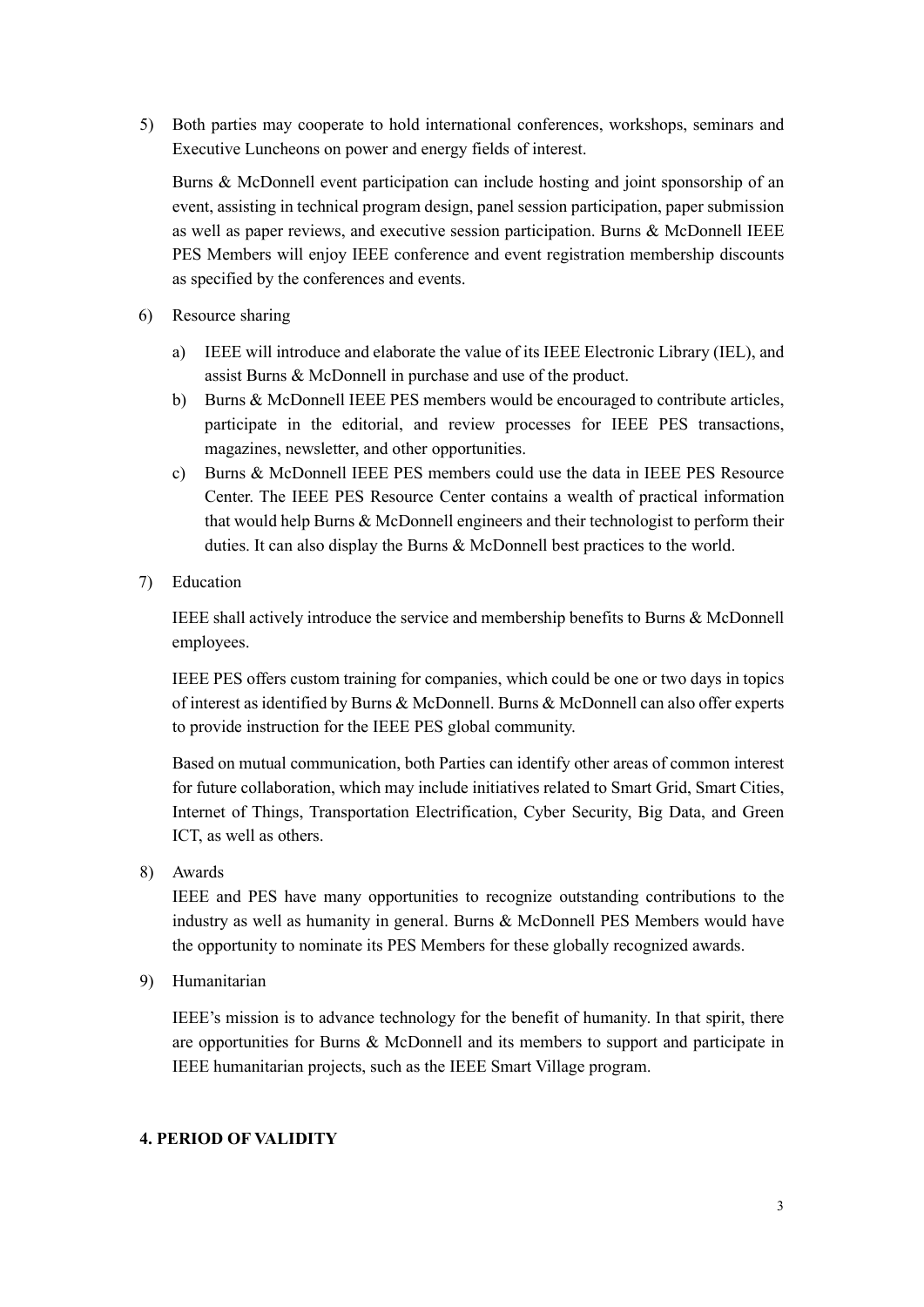This MoU shall be effective for **three years**, beginning December 16, 2021and may be renewed for further periods by written agreement of the Parties.

Notwithstanding the foregoing, this MoU may be terminated by either Party upon 90 day's written notice to the other. Upon termination or expiration of this MoU, all the rights granted pursuant to this MoU shall cease immediately and both Parties shall cease from distributing any information received pursuant to this MoU.

On expiration or early termination, each Party shall return to the other Party all Confidential Information as defined in Section 6 hereof, and proprietary information, documents, and reference material of the other Party in its possession.

All such obligations and terms of this MOU that are required to survive the expiration or early termination of this MOU shall survive such event including, but not limited to, those described in Sections 5, 6, and 7 hereof.

#### **5. INTELLECTUAL PROPERTY RIGHTS**

Each Party or its licensor shall continue to own the intellectual property developed by it prior to or independently of this MOU.

By entering into this MOU, both Parties undertake:

- 1) Not to use each other's intellectual property without the prior express written consent of the other;
- 2) Ensure the confidentiality of such intellectual property of the other within their respective organizations; and
- 3) Not to use each other's intellectual property other than for the purpose of this MOU.

Both Parties agree that neither of them shall gain by virtue of this MOU any rights of ownership or any other interest, right, or title to copyrights, patents, trade secrets, trademarks, or any other intellectual property rights owned by the other Party. Except as otherwise explicitly agreed between the Parties, any and all works developed in the course of performing obligations pursuant to this MOU and all new inventions, innovations, or ideas developed by a Party in the course of performance of its activities under this MOU will belong to that Party who develops the same. To the extent such intellectual property is created, the owning Party shall grant a non-exclusive, worldwide, royalty-free license to the other Party for the use of the intellectual property solely in connection with the activities under this MOU. If the Parties undertake any joint development in the course of providing services under this MOU, any such joint development will be governed by a separate agreement to be negotiated in good faith by both Parties prior to the commencement of any joint development efforts.

#### **6. CONFIDENTIALITY**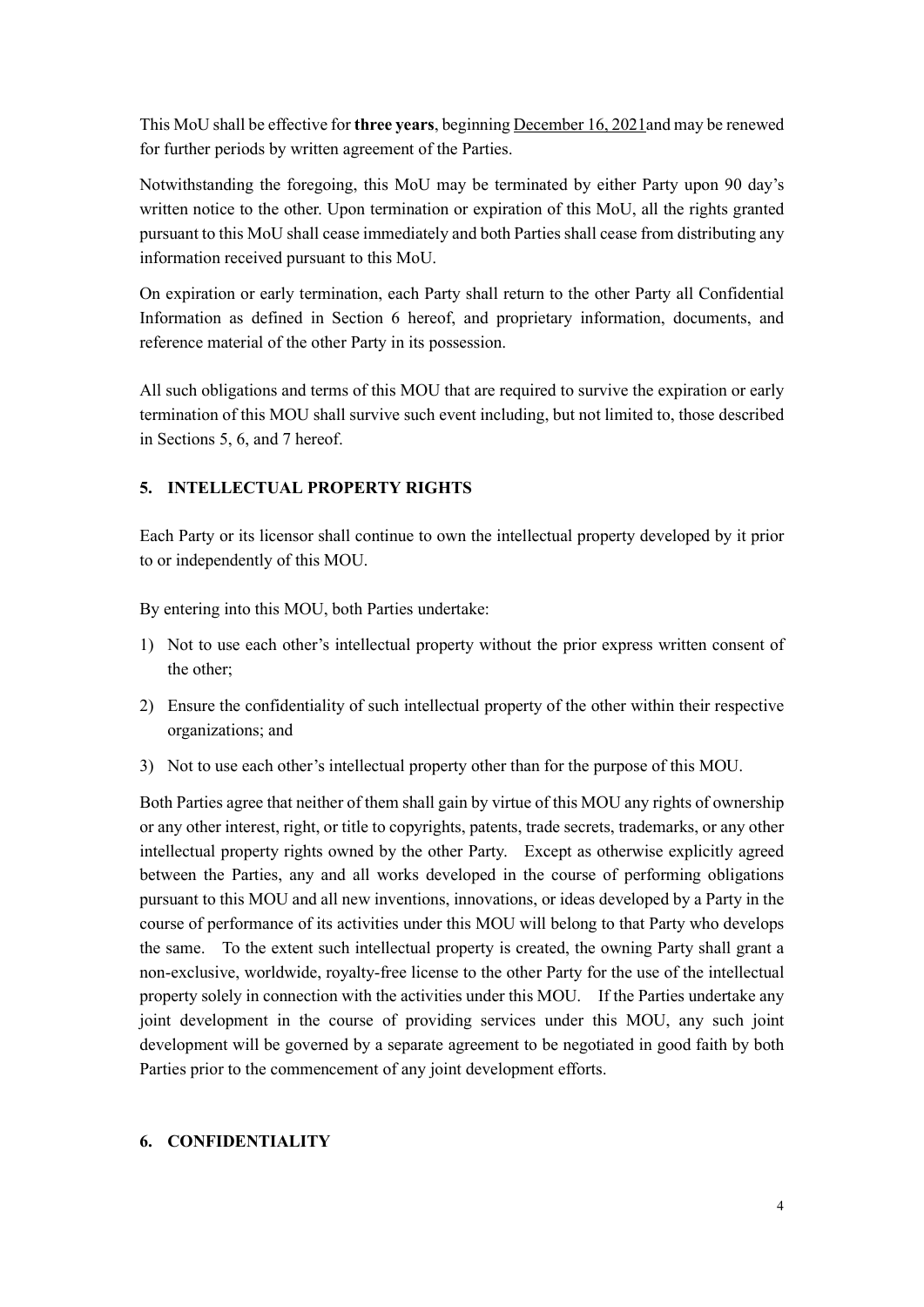Burns & McDonnell and IEEE may, from time to time as they may agree, exchange without cost, non-proprietary information directly relevant to the MOU. During the term of this MOU, each Party may also disclose to the other its Confidential Information. "Confidential Information" shall mean all information marked "Confidential" or under any similar legend indicating the confidentiality of the information, or information which by its nature is confidential, except such information as is (a) previously known to the receiving Party at the time of disclosure, or (b) independently developed by the receiving Party without reference to Confidential Information of the disclosing Party, or (c) disclosed to the receiving Party by a third party without an obligation of confidentiality, or (d) already in or subsequently comes into the public domain (other than as a result of a breach of this MOU); or (e) required to be disclosed by the receiving Party by law, regulation, court order or other legal process.

The receiving Party shall hold such Confidential Information in strict confidence for the disclosing Party and shall not use it except in furtherance of the relationship set forth in this MOU, or except as it may be authorized by the disclosing Party in writing. The receiving Party shall further be responsible for compliance with the foregoing by its employees or agents.

#### **7. REPRESENTATIONS AND WARRANTIES**

Each Party represents and warrants that such Party has all necessary corporate power and authority to enter into this MOU and to perform its obligations hereunder. Each Party warrants to the other Party that all materials, data, information and other assistance provided by it shall not, to the best of its knowledge, infringe third party intellectual property rights and agrees to hold the other Party fully indemnified and harmless and keep the other Party indemnified against any loss, damages, costs and expenses including attorney's fee, which may be incurred as a result of any action or claim that may be made or initiated against it as result of any action on the part of the first Party.

#### **8. PUBLICITY**

Any press release or other publicity issued by either Party regarding this MOU shall be reviewed and approved in writing by the other Party prior to release. Such approval shall not be unreasonably withheld or delayed.

#### **9. GENERAL**

Both Parties understand that nothing herein shall be construed as a binding contract between the Parties until such time as duly authorized representatives of the Parties hereto execute a Definitive Agreement with respect to the various activities to be undertaken thereunder including details of the engagement, any additional roles/responsibilities and specific work that needs to be performed by each Party. Both Parties further understand that (a) the activities intended by this MOU may not be successfully completed; and/or (b) the results achieved may not be as anticipated. Except for breach of confidentiality obligations and intellectual property right infringement indemnification obligations, neither Party shall be liable for any indirect,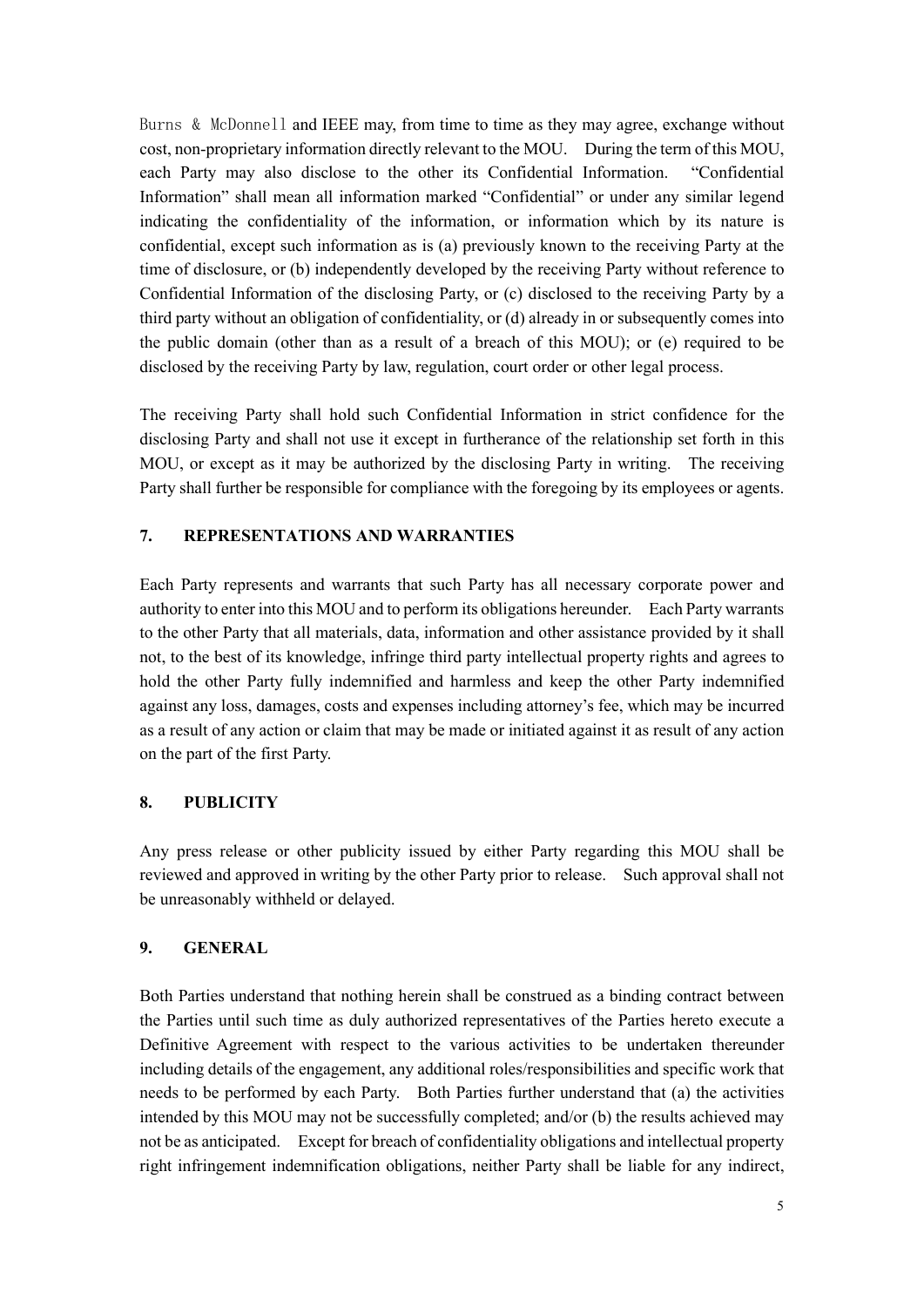punitive, special, incidental or consequential damages arising out of or in connection with this MOU, whether for breach of this MOU or in torts, including loss of business, data, revenue, profits, or for any third party claims against the other whatsoever. Further, Burns & McDonnell and IEEE acknowledge and agree that this MOU is a non-exclusive engagement and except as specifically agreed in a Definitive Agreement with respect to an activity, nothing contained herein shall be construed as preventing or restricting either Party from pursuing any opportunity with clients or prospective clients without involving the other Party or from entering into similar alliance agreements with other third parties.

This MOU shall not be construed to be an agency or a legal partnership or joint venture or an employment relationship whether for tax or any other purpose. Neither Party shall be entitled to bind the other Party with any third party by its actions, unless it has specifically obtained the prior written consent of such other Party to do so. Each Party is an independent contractor, and no provision of this MOU grants either Party any express or implied right of authority to assume or create any obligations or responsibility on behalf of or in the name of the other Party or bind the other Party in any manner or thing whatsoever. Each Party warrants to the other Party that in performing their duties required under this MOU, they will comply with the applicable law and shall take no action which constitutes a violation of applicable law and which would subject the other Party to penalties under applicable law.

Neither Party shall assign or transfer this MOU without the prior written consent of the other Party.

This MOU supersedes all prior oral or written communication, discussions and representations communicated between the Parties hereto in respect of the subject matter of this MOU. Any modification to this MOU shall only be made by way of a written document duly executed by representatives of both Parties hereto.

Any notice under this MOU will be in writing and delivered by hand or by registered or certified mail, return receipt requested, to the other Party at the registered office or as may be substituted by the notice. If any notice is sent by mail, notice will be effective on the date of mailing. Alternatively, an email, a facsimile transmittal, or an express mail transmittal with a confirmation of receipt shall be acceptable.

#### **10. COMPLIANCE WITH LAWS**

The Parties agree that they shall comply with applicable laws. In no event shall either Party be required to export or deliver any services or products or any technical or scientific information (the "Deliverables") pursuant to this MOU if such export or delivery is prohibited or restricted by any law or regulation of the United States or any other country having jurisdiction over the Deliverables and no authorization to export the Deliverables has been obtained from the applicable government authorities.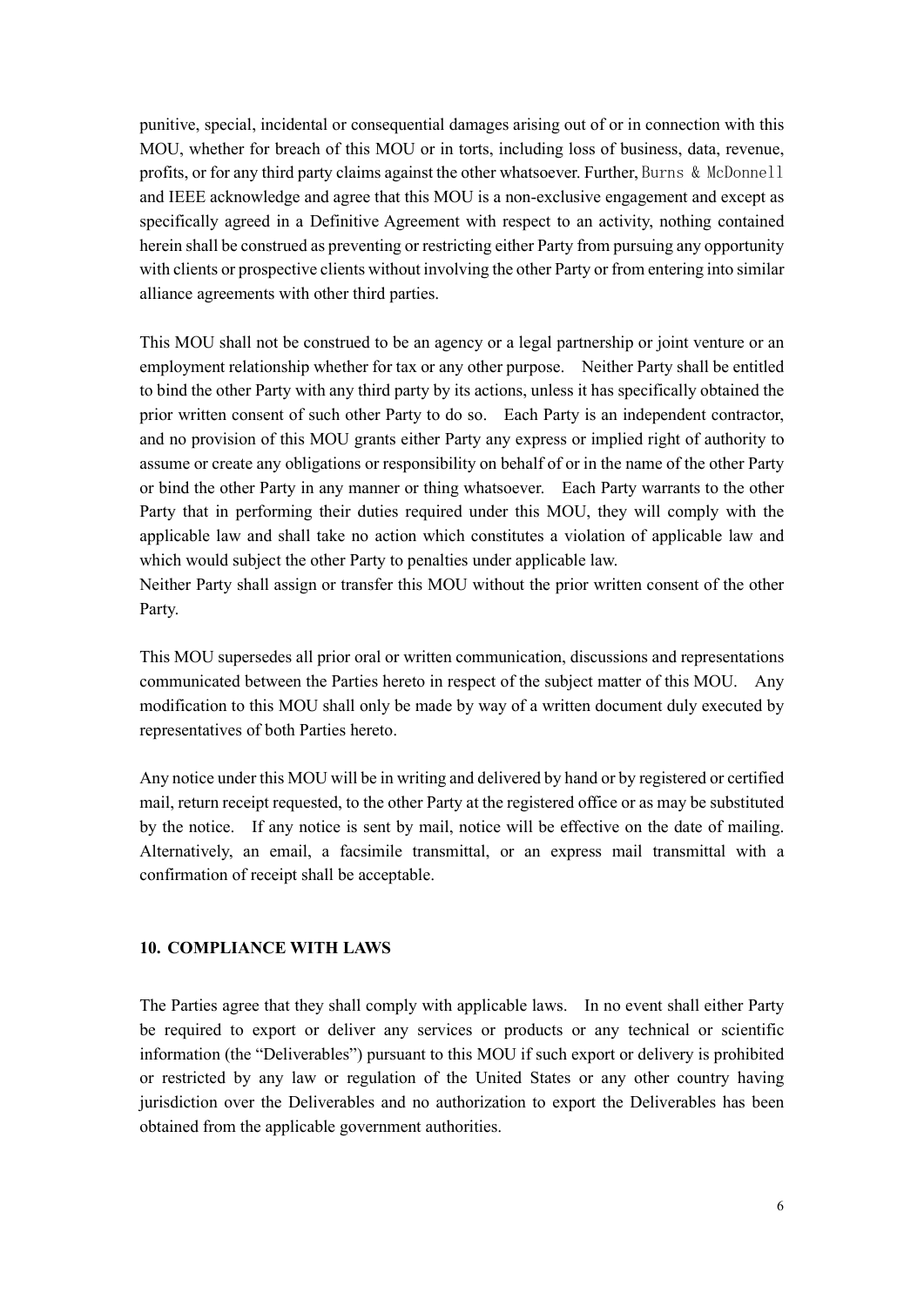All disputes arising in connection with the present MOU, which cannot be solved amicably, shall be finally settled by arbitration in accordance with the International Chamber of Commerce (ICC) Arbitration Rules, by one or more arbitrators appointed under the said Rules.

#### **11. FORCE MAJEURE**

Neither Party shall be responsible for any delay or failure in performance resulting from force majeure. Force Majeure shall be understood to include acts of God, government authority, riots, epidemics, unusually severe weather, fire, floods, war, terrorism, embargoes, labor disputes or strikes, or other cause beyond the Parties' control, which make it inadvisable, commercially impracticable, illegal or impossible to perform as originally contemplated under this MOU. It is provided that this MOU may be terminated for any one or more of such reasons by written notice from one party to the other without liability.

Date: Date: Dec 16, 2021

*Signature*

Dec 17, 2021

*Signature*

*-------------------------------------------------* Dec 16, 2021 11:34 EST) [Timothy Licitra](https://na1.documents.adobe.com/verifier?tx=CBJCHBCAABAAXmCOHYaP7rrWHvfh38QTQzhJwKHdrgK8)

*----------------------------------------------------* John Olander (Dec 17, 2021 09:48 CST) [John Olander](https://secure.na1.adobesign.com/verifier?tx=CBJCHBCAABAAXmCOHYaP7rrWHvfh38QTQzhJwKHdrgK8)

Tim Licitra Executive Director, Power & Energy Society (PES)

Institute of Electrical and Electronics Engineers, Incorporated **IEEE**  445 Hoes Lane Piscataway, NJ 08854 US [http://www.ieee.org](http://www.ieee.org/)

John Olander

Burns & McDonnell Engineering Company, INC

**Burns & McDonnell** 9400 Ward Parkway Kansas City, MO 64114